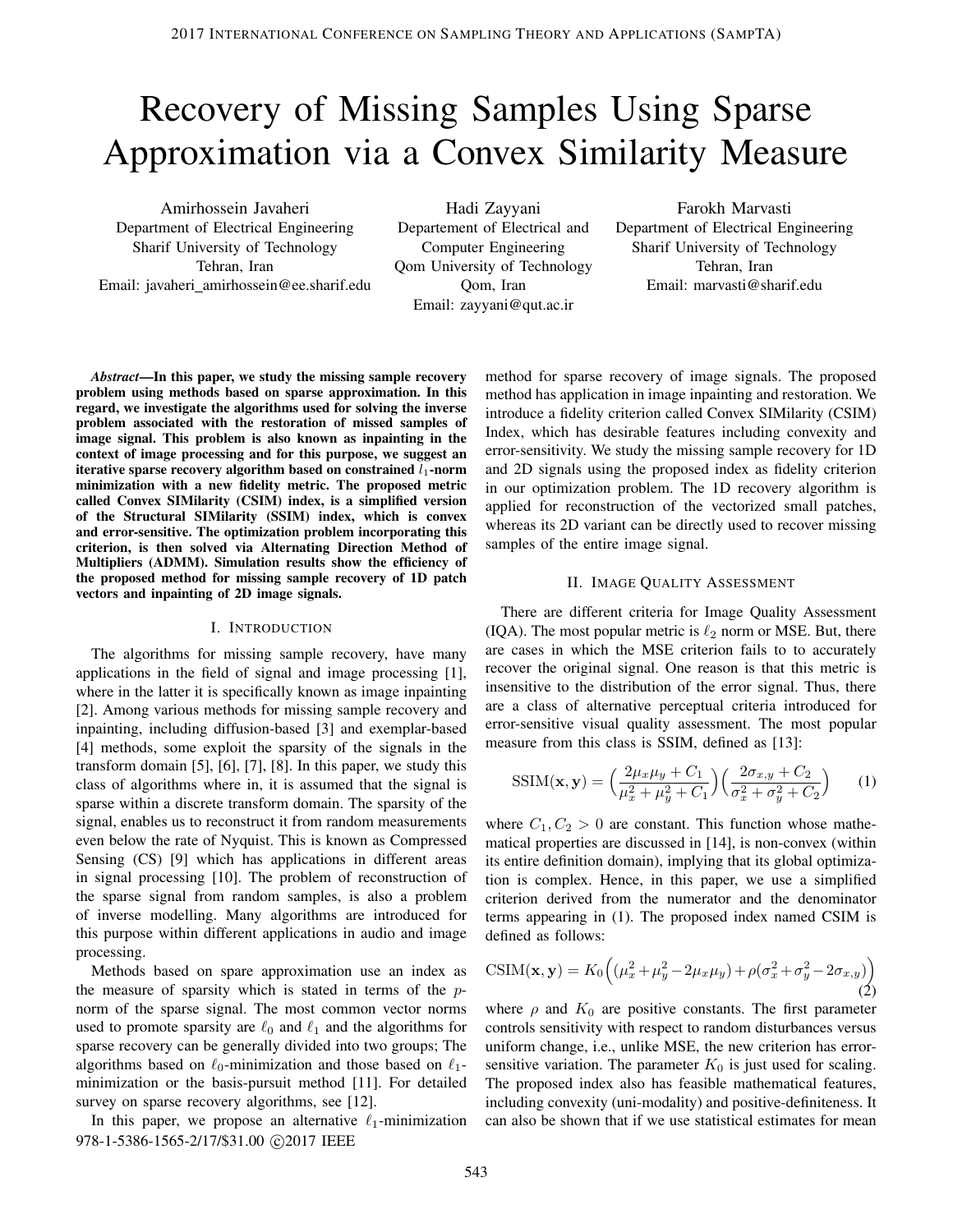and variance/covariance of signals  $\mathbf{x}, \mathbf{y} \in \mathbb{R}^n$ , the function defined in (2) is algebraically equivalent to:

$$
CSIM(\mathbf{x}, \mathbf{y}) = (\mathbf{x} - \mathbf{y})^T \mathbf{W} (\mathbf{x} - \mathbf{y})
$$
 (3)

where  $\mathbf{W}_{n \times n} = w_1 \mathbf{I}_n + w_2 \mathbf{1}_n \mathbf{1}_n^T$   $(\mathbf{1}_n = (1, ..., 1)_{1 \times n}^T)$  and  $w_1$  and  $w_2$  are obtained as:

$$
w_1 = \frac{K_0 \rho}{n - 1}, \quad w_2 = K_0 \left(\frac{1}{n^2} - \frac{\rho}{n(n - 1)}\right) \tag{4}
$$

# III. THE PROBLEM FORMULATION

Suppose  $\mathbf{x} \in \mathbb{R}^N$  is the vectorized image signal and  $\mathbf{H} \in$  $\mathbb{R}^{m \times N}$  is the random sampling matrix which determines the pattern of the available (missed) samples. The observed signal with missing samples, is also denoted by  $y = Hx \in \mathbb{R}^m$ . If we assume that x has approximately a sparse representation via a dictionary basis specified by D, the regular optimization problem for sparse recovery is as follows:

$$
\min_{\mathbf{s}} ||\mathbf{s}||_1 \quad \text{s.t. } ||\mathbf{H}\mathbf{D}\mathbf{s} - \mathbf{y}||_2^2 \le \epsilon_n \tag{5}
$$

where s denotes the sparse vector of representation coefficients and  $\epsilon_n$  denotes the upper bound for the energy of the additive noise (in case the observed signal is noisy). In addition to  $\ell_2$  norm fidelity criterion, there are also methods based on perceptual image quality metrics for recovery of the missing samples. In [15] a method for image completion is proposed, where for each corrupted patch, the optimization problem below is proposed:

$$
\max_{\mathbf{x}, \mathbf{s}} \text{SSIM}(\mathbf{x}, \mathbf{D}\mathbf{s}) \quad \text{s.t.} \begin{cases} \mathbf{H}\mathbf{x} = \mathbf{y} \\ ||\mathbf{s}||_0 \le T \end{cases} \tag{6}
$$

This problem is iteratively solved using an approach based on Matching Pursuit [11] via quasi-linear search methods proposed in [16].

#### IV. THE PROPOSED ALGORITHM

#### *A.* 1D *sparse recovery*

As discussed earlier, most of the algorithms use  $\ell_2$  norm as fidelity criterion for image reconstruction. Here, we propose to use CSIM instead of MSE to solve the missing sample recovery problem (5). Hence, by introducing the auxiliary variable x, we have the following optimization problem:

$$
\min_{\mathbf{x}, \mathbf{s}} ||\mathbf{s}||_1 \quad s.t. \begin{cases} \text{CSIM}(\mathbf{H}\mathbf{x}, \mathbf{y}) \le \epsilon_n \\ \mathbf{x} = \mathbf{D}\mathbf{s} \end{cases} \tag{7}
$$

Now, using Lagrange multipliers theorem, satisfying Karush-Kuhn-Tucker (KKT) conditions [17], the optimization problem above is equivalent to:

$$
\min_{\mathbf{x}, \mathbf{s}} \text{CSIM}(\mathbf{H}\mathbf{x}, \mathbf{y}) + \alpha ||\mathbf{s}||_1 \quad \text{s.t. } \mathbf{x} = \mathbf{D}\mathbf{s} \tag{8}
$$

The convexity property of CSIM gives the guarantee to use the Alternating Direction Method of Multipliers (ADMM) [18] to solve (8). Hence, the augmented Lagrangian cost function is:

$$
\min_{\mathbf{x}, \mathbf{s}} \mathcal{L}(\mathbf{x}, \mathbf{s}) = \text{CSIM}(\mathbf{H}\mathbf{x}, \mathbf{y}) + \alpha ||\mathbf{s}||_1 + \eta^T (\mathbf{x} - \mathbf{D}\mathbf{s}) + \frac{\sigma}{2} ||\mathbf{x} - \mathbf{D}\mathbf{s}||_2^2
$$
 (9)

The ADMM alternatively minimizes (9) with respect to each variable. Hence, at each iteration of the ADMM, the problem (9) is separated into sub-problems as follows:

## *B.* x *sub-problem:*

At t-th iteration, the augmented Lagrangian function associating with x is:

$$
\mathbf{x}^{(t+1)} = \operatorname*{argmin}_{\mathbf{x}} \mathcal{L}(\mathbf{x}, \mathbf{s}^{(t)}) = \frac{1}{2} \mathbf{x}^T \mathbf{K} \mathbf{x} + \mathbf{c}^{(t)}^T \mathbf{x}
$$
 (10)

where

$$
\mathbf{K} = 2\mathbf{H}^T \mathbf{W} \mathbf{H} + \sigma \mathbf{I}
$$

$$
\mathbf{c}^{(t)} = -2\mathbf{H}^T \mathbf{W} \mathbf{y} - \sigma \mathbf{D} \mathbf{s}^{(t)} + \boldsymbol{\eta}^{(t)}
$$
(11)

This quadratic problem has a closed-form solution:

$$
\mathbf{x}^{(t+1)} = -\mathbf{K}^{-1}\mathbf{c}^{(t)} = -\frac{1}{\sigma} \Big[ \mathbf{H}^T (2/\sigma \mathbf{W}) \mathbf{H} + \mathbf{I} \Big]^{-1} \mathbf{c}^{(t)} \tag{12}
$$

Now, using the Sherman-Morrison-Woodbury lemma [19] to calculate the inverse matrix, we have:

$$
\left[\mathbf{H}^{T}(2/\sigma\mathbf{W})\mathbf{H}+\mathbf{I}\right]^{-1}=\left[\mathbf{I}-\mathbf{H}^{T}(\gamma_{1}\mathbf{I}+\gamma_{2}\mathbf{1}\mathbf{1}^{T})\mathbf{H}\right]
$$
 (13)

where

$$
\gamma_1 = \frac{1}{\beta_1}, \quad \gamma_2 = -\frac{\beta_2}{\beta_1(\beta_1 + n\beta_2)}\tag{14}
$$

and  $\beta_1 = \frac{\sigma}{2w_1} + 1$ ,  $\beta_2 = -\frac{\sigma}{2w_1} \frac{w_2}{w_1 + n w_2}$ . The parameters  $w_1, w_2$  are also given in (4) and equation (13) yields by applying the inverse matrix lemma consecutively to obtain  $(\beta_1 I + \beta_2 11^T)^{-1}$ . We have also used  $HH^T = I$ . Thus the update formula for x is:

$$
\mathbf{x}^{(t+1)} = -\frac{1}{\sigma} \left( \mathbf{I} - \gamma_1 \mathbf{H}^T \mathbf{H} - \gamma_2 \mathbf{1}_H \mathbf{1}_H^T \right) \mathbf{c}^{(t)}, \quad \mathbf{1}_H = \mathbf{H}^T \mathbf{1}
$$
\n(15)

*C.* s *sub-problem:*

The optimization sub-problem associating with s is:

$$
\mathbf{s}^{(t+1)} = \operatorname*{argmin}_{\mathbf{s}} \mathcal{L}(\mathbf{x}^{(t+1)}, \mathbf{s}) = \operatorname*{argmin}_{\mathbf{s}} \mathcal{L}(\mathbf{s}) \qquad (16)
$$

Using the Majorization Minimization (MM) technique [20], assuming  $||\mathbf{D}||_2^2 = \lambda$ , Similar to [21] we define the surrogate function  $\mathcal{L}^{S}(\mathbf{s}, \mathbf{s}_0) = \mathcal{L}(\mathbf{s}) + \frac{\lambda}{2} ||\mathbf{s}_0 - \mathbf{s}||_2^2 - \frac{1}{2} ||\mathbf{D} \mathbf{s}_0 - \mathbf{D} \mathbf{s}||_2^2$ . After simplifications, we have:

λ α

$$
\min_{\mathbf{s}} \mathcal{L}^S(\mathbf{s}, \mathbf{s}_0) = \min_{\mathbf{s}} \frac{\lambda}{2} ||\mathbf{s} - \mathbf{a}(\mathbf{s}_0)||_2^2 + \frac{\alpha}{\sigma} ||\mathbf{s}||_1 \qquad (17)
$$

where  $\mathbf{a}(\mathbf{s}_0) = \mathbf{s}_0 + \frac{1}{\lambda} \mathbf{D}^T (\mathbf{x}^{(t+1)} - \mathbf{D} \mathbf{s}_0 + \frac{1}{\sigma} \boldsymbol{\eta}^{(t)})$ . The solution to (17) is obtained using the soft-thresholding operator  $S$  [21]. Setting  $\mathbf{s}_0 = \mathbf{s}^{(t)}$  we get:

$$
\mathbf{s}^{(t+1)} = \mathcal{S}_{\frac{\alpha}{\lambda \sigma}} \left( \mathbf{s}^{(t)} + \frac{1}{\lambda} \mathbf{D}^T \left( \mathbf{x}^{(t+1)} + \frac{1}{\sigma} \boldsymbol{\eta}^{(t)} - \mathbf{D} \mathbf{s}^{(t)} \right) \right)
$$
(18)

Now since  $s^{(t+1)}$  is the minimizer of  $\mathcal{L}^{S}(s, s^{(t)})$  and  $\mathcal{L}^{S}(\mathbf{s}, \mathbf{s}^{(t)}) \geq \mathcal{L}(\mathbf{s}), \forall \mathbf{s} \neq \mathbf{s}^{(t)},$  minimizing (17) will reduce the initial cost function  $\mathcal{L}(s)$ . We also use the exponential thresholding method proposed in [22] to decrease the regularizing parameter  $\alpha$  accordingly.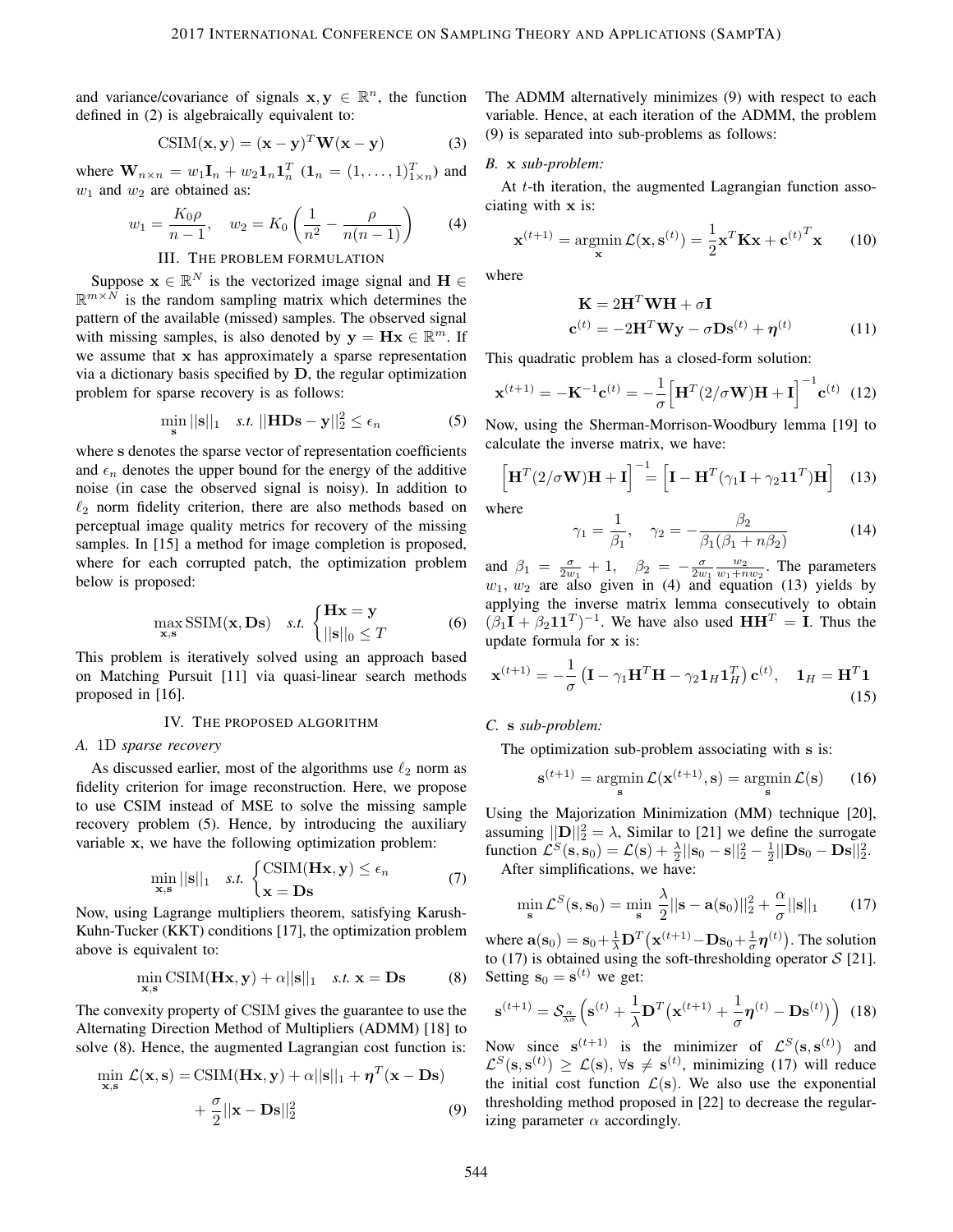| <b>Algorithm 1</b> Proposed algorithm for 1D missing sample |  |  |  |
|-------------------------------------------------------------|--|--|--|
| recovery (To solve problem $(9)$ )                          |  |  |  |

**Input**  $y = Hx_0$  and H ( $x_0$  is the original signal) Set  $\sigma > 0$ ,  $K_0 > 0$ ,  $\rho \ge 1$ ,  $\mu < 1$ ,  $\zeta < 1$ ,  $\alpha_{\min} \ll 1$ , **Initialize**  $\alpha = \zeta \|\mathbf{D}^T \mathbf{y}\|_{\infty}, \; \pmb{\eta}^{(0)} = \mathbf{0}, \; \mathbf{s}^{(0)} = \mathbf{0}, \; t =$ 0.

1: repeat

2: Obtain  $c^{(t)}$  and update  $x^{(t+1)}$  using (11) and (15) 3: Update  $s^{(t+1)}$  using (18) 4: Update  $\eta^{(t+1)} = \eta^{(t)} + \sigma(\mathbf{x}^{(t+1)} - \mathbf{Ds}^{(t+1)})$ 5: Update  $\alpha = \max(\alpha \times \mu, \alpha_{\min}).$ <br>6:  $t \leftarrow t + 1$  $t \leftarrow t + 1$ 7: until A stopping criterion is reached **Output**  $\hat{\mathbf{x}} = (\mathbf{I} - \mathbf{H}^T \mathbf{H}) \mathbf{x}^{(t_{\text{end}})} + \mathbf{H}^T \mathbf{y}$ 

#### *D.* 2D *sparse recovery*

The proposed algorithm for patch vector reconstruction is given in Algorithm 1. This method can also be directly applied for holistic 2D image signal recovery from random samples. If we denote the image signal by the matrix  $\mathbf{X} \in \mathbb{R}^{n_1 \times n_2}$ , and the sparsifying 2D transform by DT2D, we have:

$$
\mathbf{S} = \text{DT2D}(\mathbf{X}), \quad ||\mathbf{S}||_{1,1} = \sum_{i} \sum_{j} |s_{i,j}| \le T \tag{19}
$$

where S denotes the sparse matrix of the transform coefficients. If the inverse transform exists, we have  $X$  $IDT2D(S) \equiv Ds$ , and thus,  $IDT2D$  may be considered a 2D basis. Taking advantage of this, we can harness the sparsity of fast 2D transforms like DCT2D and Curvelet [23], which exploit 2D dependencies between pixels in an image more efficiently compared to 1D transforms. First of all, for a 2D signal, the CSIM criterion is reformulated as:

$$
CSIM(\mathbf{X}, \mathbf{Y}) = \text{trace}\left(w_1 \mathbf{E}^T \mathbf{E} + w_2 \mathbf{1}_{n_1}^T \mathbf{E} \mathbf{1}_{n_2} \mathbf{1}_{n_2}^T \mathbf{E}^T \mathbf{1}_{n_1}\right)
$$
(20)

where  $E = X - Y$ . Furthermore, the product Wx used in the first step of the proposed algorithm (x sub-problem), in matrix form, is equivalent to the function below:

$$
\mathbf{W}(\mathbf{X}) = w_1 \mathbf{X} + w_2 \mathbf{1}_{n_1} \mathbf{1}_{n_1}^T \mathbf{X} \mathbf{1}_{n_2} \mathbf{1}_{n_2}^T
$$
 (21)

We can also model the sampling process with component-wise dot product by a 2D binary sampling mask  $\mathbf{H} \in \mathbb{R}^{n_1 \times n_2}$ , i.e.,  $HX = H \times X$ . In addition to these 1D-2D conversions (modifications), we also exploit an idea to improve the performance of the algorithm for inpainting. As proposed in [24], in each S upgrading step, we apply a linear interpolation method to provide a more enhanced estimate of the residual image. Hence, the final method is given in Algorithm 2 where Intp denotes the linear interpolation function, performed by moving average filtering the input signal<sup>1</sup>.

#### V. SIMULATION RESULTS

## *A. Sparse vector recovery*

In this experiment, we compare the quality performance of the proposed method for recovery of missing samples of image patches with some popular sparse recovery algorithms. We use IMAT<sup>2</sup>, DALM<sup>3</sup> [25], TV<sup>4</sup> [26], FISTA [27], GOMP<sup>5</sup> [28] and the method in [15] which we call it SSIM-based Matching Pursuit (SSIM-MP). For simulations of this part, we extract  $8 \times 8$  patches of sample gray-scale images. We then vectorize the patches using raster scanning and select 50 patch vectors at random. From each patch, we take  $m$ samples, chosen uniformly at random, and the sampling ratio of the signal defined as  $sr = \frac{m}{n}$  varies between (0, 1). We use over-complete (64  $\times$  128) DCT and DWT<sup>6</sup> dictionaries for reconstruction. Since the exact sparsity is unknown, to use matching pursuit methods we assume the signal is 10% sparse. After the sparse recovery of missed samples, we then average over random experiments and plot the PSNR and SSIM versus the sampling rate. The parameters for TV and FISTA are set to their default (source code) values. The values of the exponential threshold parameters in IMAT are set to  $\alpha = 0.2$ ,  $\beta = 0.2||\mathbf{D}^T \mathbf{H}^T \mathbf{y}||_{\infty}$  and  $\lambda = 0.5$ . The stopping criterion for DALM and L1-LS are set to minimum duality gap. We choose maximum iteration count of 50 as the stopping criterion for the remaining algorithms. The parameters for our proposed method are chosen as  $\sigma_1 = 2\frac{m}{n} = 2sr$ ,  $\mu = 0.8$ ,  $\zeta = 0.2$ ,  $K_0 = n - 1 = 63$  and  $\rho = 1.1$ . Also similar to FISTA, The value of  $\alpha_{\min}$  is set to 10<sup>-4</sup>. As depicted in Fig. 1,

## Algorithm 2 Proposed algorithm for 2D image inpainting using 2D sparsifying transform

**Input**  $Y = H \times X_0$  and H ( $X_0$  is the original image) Set  $\sigma > 0$ ,  $K_0 > 0$ ,  $\rho \ge 1$ ,  $\mu < 1$ ,  $\zeta < 1$ ,  $\alpha_{\min} \ll 1$ , **Initialize**  $\alpha = \zeta \max(\max(|\text{DT2D}(\mathbf{Y})|)), \mathbf{\Gamma}^{(0)} = \mathbf{O},$  $S^{(0)} = O, U^{(t)} = O, t = 0.$ 1: repeat

2: Obtain  $\mathbf{C}^{(t)} = -2\mathbf{W}(\mathbf{Y} \times \mathbf{H}) - \sigma \mathbf{U}^{(t)} + \mathbf{\Gamma}^{(t)}$ 3: Update  ${\bf X}^{(t+1)} = -\frac{1}{\sigma}$  $\left[\!\mathbf{C}^{(t)}\!-\!\gamma_1\mathbf{C}^{(t)}\!\times\!\mathbf{H}\!-\!\gamma_2\mathbf{W}(\mathbf{C}^{(t)}\!\times\!\mathbf{H})\!\times\!\mathbf{H}\right]$ 4: Obtain  $\mathbf{R}^{(t)} = \text{Intp}\Big(\mathbf{X}^{(t+1)} + \frac{1}{\sigma}\mathbf{\Gamma}^{(t)} - \mathbf{U}^{(t)}\Big)\Big)$ 5: Update  $\mathbf{S}^{(t+1)} = \mathcal{S}_{\frac{\alpha}{\lambda\sigma}}\left(\text{DT2D}(\mathbf{U}^{(t)} + \frac{1}{\lambda}\mathbf{R}^{(t)})\right)$ 6: Update  $U^{(t+1)} = \text{IDT2D}(S^{(t+1)})$ 

7: Update 
$$
\Gamma^{(t+1)} = \Gamma^{(t)} + \sigma(\mathbf{X}^{(t+1)} - \mathbf{U}^{(t+1)})
$$

8: Set 
$$
\alpha = \max(\alpha \times \mu, \alpha_{\min}).
$$

9: 
$$
t \leftarrow t + 1
$$

10: until A stopping criterion is reached **Output**  $\hat{\mathbf{X}} = (\mathbf{I} - \mathbf{H}) \times \mathbf{X}^{(t_{\text{end}})} + \mathbf{H} \times \mathbf{Y}$ 

<sup>2</sup>http://ee.sharif.edu/∼imat/

<sup>3</sup>https://people.eecs.berkeley.edu/∼yang/software/l1benchmark/

<sup>4</sup>http://www.caam.rice.edu/∼optimization/L1/TVAL3/

<sup>5</sup>http://islab.snu.ac.kr/paper/gOMP.zip

<sup>6</sup>MATLAB command wmpdictionary(64,'lstcpt',{'wpsym4',4})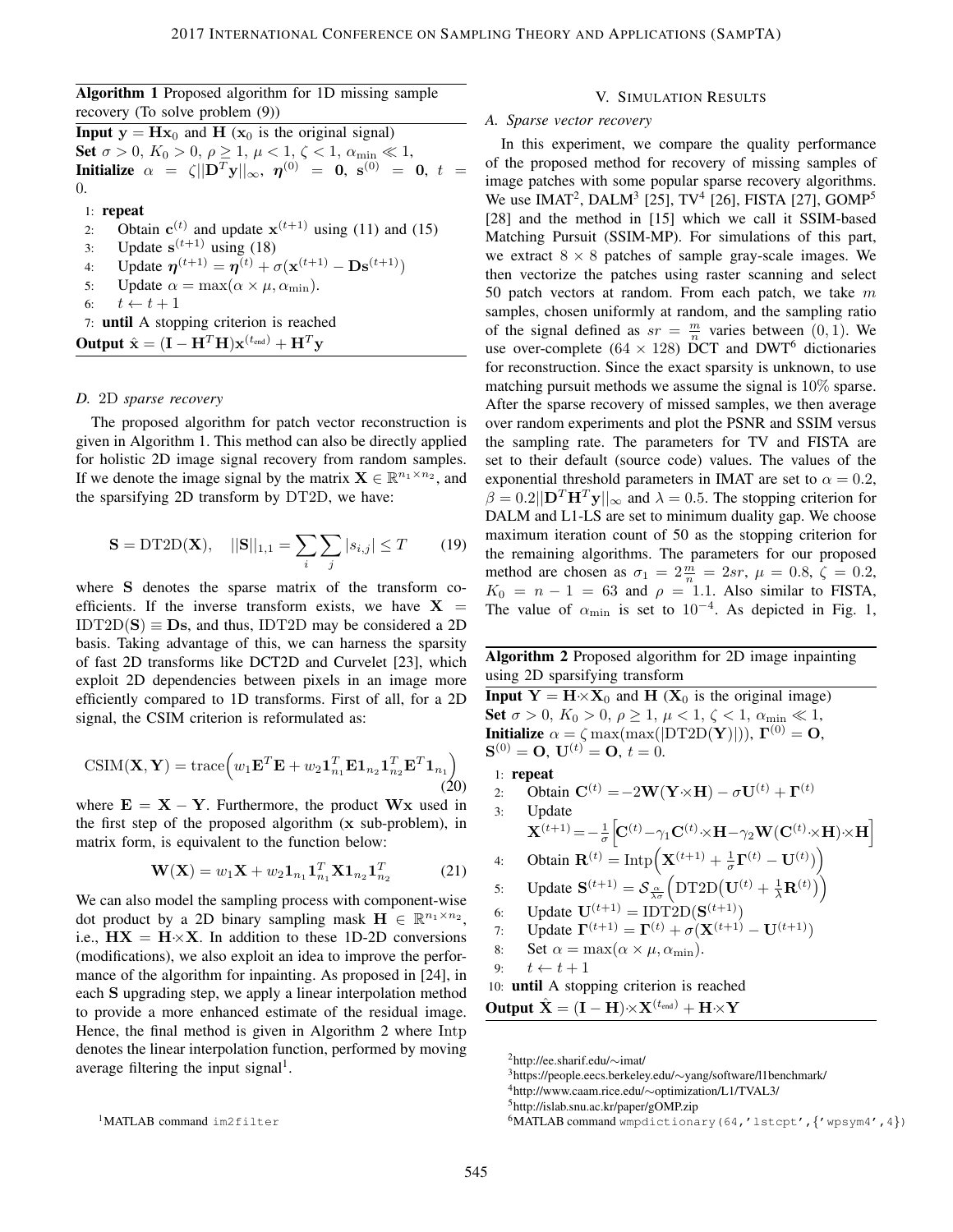## 2017 INTERNATIONAL CONFERENCE ON SAMPLING THEORY AND APPLICATIONS (SAMPTA)



Fig. 1. Quality performance of sparse recovery methods versus the rate of sampling of  $64 \times 1$  image vectors. In (1a) and (1b) we have used  $64 \times 128$  DCT and in (1c) to (1d) we have incorporated  $64 \times 128$  DWT atoms for sparse approximation.

| TABLE                                                                                                                       |  |
|-----------------------------------------------------------------------------------------------------------------------------|--|
| PERFORMANCE COMPARISON OF SEVERAL ITERATIVE METHODS FOR MISSING SAMPLE RECOVERY OF 2D IMAGE. THE PAIRS ARE (PSNR(dB), SSIM) |  |

|         | sr  | IMATI (DCT)       | Hosseini et, al.<br>(DCT) | Guleryuz (DCT<br>8) | EM (Curvelet)     | <b>MCA</b><br>(Curvelet) | Proposed<br>(DCT) | Proposed<br>(Curvelet) |
|---------|-----|-------------------|---------------------------|---------------------|-------------------|--------------------------|-------------------|------------------------|
| Barbara | 0.1 | 15.4129 0.2871    | 20.6111 0.5255            | 15.6349 0.3037      | 0.4939<br>20.7160 | 20.4960 0.5163           | 20.1001 0.4320    | 19.8686 0.5313         |
|         | 0.3 | 19.2285<br>0.5667 | 22.8145 0.6468            | 16.3647 0.3602      | 24.1875 0.7071    | 25,2570<br>0.7976        | 22.7122 0.6156    | 24.3881<br>0.7872      |
|         | 0.5 | 20.9206 0.6833    | 24.8344 0.7566            | 27.3870 0.8823      | 26.7496 0.8207    | 28.2209 0.8948           | 25.0435 0.7551    | 28.2862 0.8966         |
| Lena    | 0.1 | 16.9363 0.3573    | 22.9252 0.6420            | 15.2763<br>0.3385   | 21.8212 0.6232    | 21.7169 0.6359           | 23.1364 0.6590    | 23.5069 0.6996         |
|         | 0.3 | 0.6204<br>21.0841 | 26.2759 0.7608            | 15.9784 0.3480      | 26.1313 0.7859    | 27.9148 0.8638           | 26.5411 0.7624    | 28.2068 0.8687         |
|         | 0.5 | 23.2964 0.7575    | 28.4910 0.8313            | 29.0925 0.8960      | 28.8726 0.8606    | 31.4543 0.9274           | 30.0204 0.8735    | 31.6610 0.9286         |
| House   | 0.1 | 13.0318 0.2269    | 23.9295 0.5760            | 13.0612 0.2340      | 23.5729<br>0.6940 | 22.9949<br>0.7041        | 23.9442 0.5870    | 25.9459 0.7122         |
|         | 0.3 | 17.3905 0.4491    | 28.6938 0.7869            | 13.7061 0.1838      | 28.6960 0.7940    | 30.8723<br>0.8689        | 28.9419 0.7886    | <b>31.1493</b> 0.8539  |
|         | 0.5 | 19.0919 0.5689    | 31.0684 0.8594            | 28.9862 0.8775      | 31.1644 0.8357    | 34.0413 0.9176           | 32.1972 0.8819    | <b>34.2095</b> 0.9140  |
| Peppers | 0.1 | 0.3175<br>15.2167 | 22.2164 0.6636            | 13.8936 0.2744      | 0.6333<br>21.2991 | 20.5362 0.6189           | 22.3154 0.6600    | 22.3869 0.6858         |
|         | 0.3 | 0.6175<br>19.7079 | 25.3842 0.7645            | 14.6123 0.2664      | 0.7911<br>25.8395 | 0.8512<br>27.0907        | 25.5390 0.7680    | 27.3406 0.8535         |
|         | 0.5 | 21.6589 0.7299    | 27.6993 0.8350            | 28.0811 0.8912      | 28.3704 0.8561    | 30.3404 0.9130           | 28.5436 0.8591    | 30.5844 0.9137         |

TABLE II RUNNING TIME(S) OF SEVERAL ITERATIVE METHODS FOR MISSING SAMPLE RECOVERY OF 2D IMAGE

| sr      | IMATI (DCT) | Hosseini et. al.<br>(DCT | Gulervuz<br>(DCT 8) | EM (Curvelet) | <b>MCA</b><br>(Curvelet) | Proposed<br>(DCT) | Proposed<br>(Curvelet) |
|---------|-------------|--------------------------|---------------------|---------------|--------------------------|-------------------|------------------------|
| U.I     | 19.6828     | 0.8137                   | 187.9410            | 89.5931       | 95.3843                  | .4531             | 64.6750                |
| $0.3\,$ | 5.7252      | 0.8621                   | 87.8616             | 42.1668       | 98.3200                  | .2188             | 64.6035                |
| 0.5     | 10.8503     | 0.9567                   | 74.4042             | 27.9614       | 94.3267                  | .1563             | 64.9105                |





Fig. 2. Visual quality of the reconstructed image Lena from 0.3 random samples, From top to bottom and left to right: (2a) Image with missing samples, (2b) Rec. Image via IMATI, (2c) Rec. Image via Hosseini et, al., (2d) Rec. Image via Guleryuz, (2e) Rec. Image via EM (Curv.), (2f) Rec. Image via MCA (Curv.), (2g) Rec. Image via Proposed (DCT), (2h) Rec. Image via Proposed (Curv.). For PSNR and SSIM values refer to Table I.